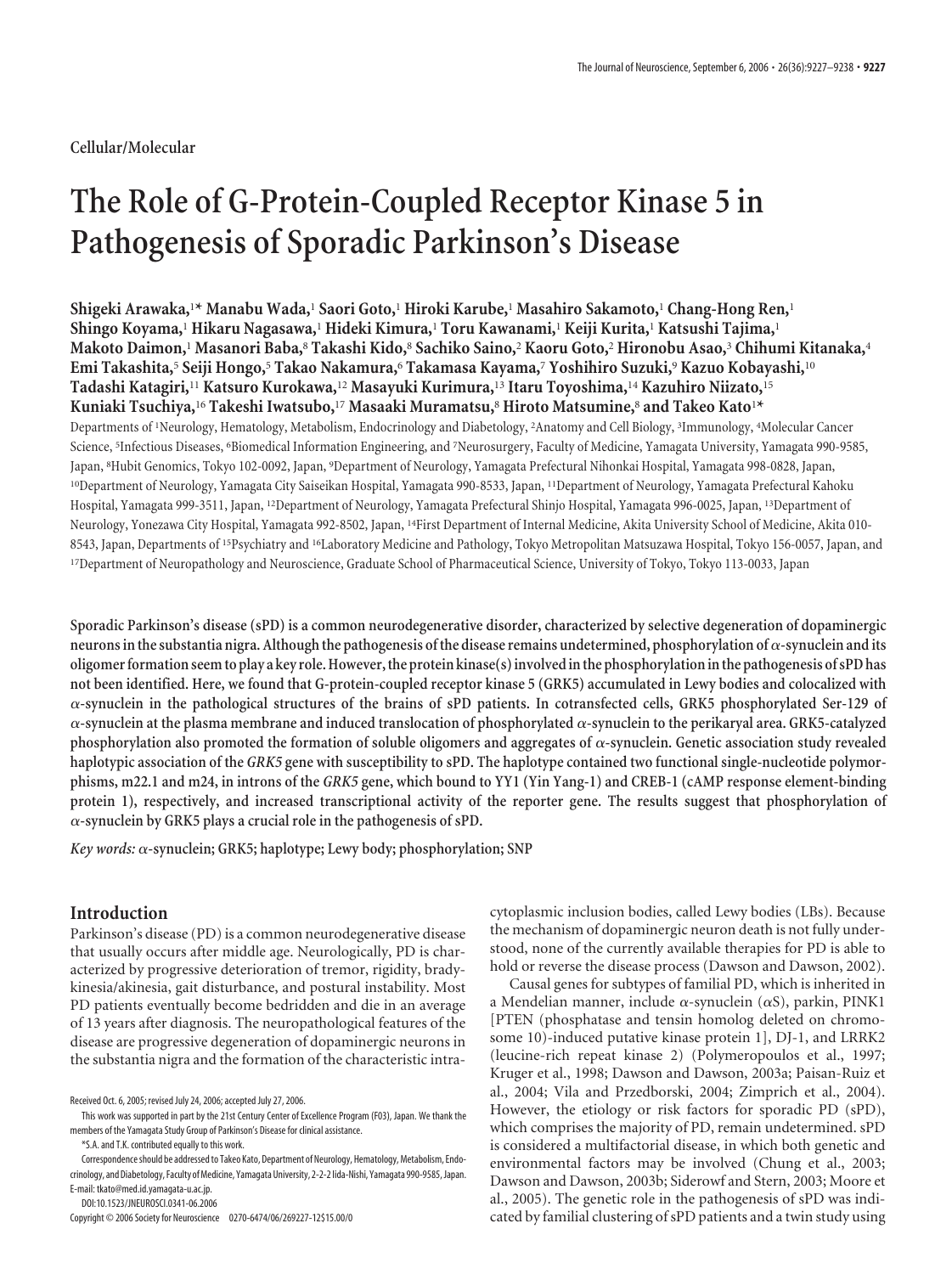positron emission tomography scans (Foltynie et al., 2002). Indeed, many candidate-gene approaches were made to find sPDassociated genes (Gasser, 2001; Martin et al., 2001; Foltynie et al., 2002).

 $\alpha$ S is a soluble protein with 140 aa residues and localizes primarily at presynaptic terminals in the CNS (Dev et al., 2003; Recchia et al., 2004).  $\alpha$ S is not only a causative gene for a minor type of familial PD but was also implicated in the pathogenesis of sPD, because  $\alpha$ S is deposited in LBs of sPD (Spillantini et al., 1997, 1998; Baba et al., 1998). Phosphorylation of  $\alpha$ S at Ser-129 ( $pS129 - \alpha S$ ) was identified as a major modification of  $\alpha S$  in LBs in sPD brains (Fujiwara et al., 2002). Substitution of Ser-129 of  $\alpha$ S to alanine (S129A) to abolish phosphorylation at this site decreased its interaction with synphilin-1, another component of LBs (Smith et al., 2005). Quite recently, phosphorylation at Ser-129 of  $\alpha$ S has been shown to be essential for its toxicity to dopaminergic neurons in a *Drosophila* model of PD (Chen and Feany, 2005). Thus,  $\alpha$ S phosphorylation seems to be involved in the pathogenesis of sPD. Up to the present time, it has been reported that several protein kinases, such as casein kinase 1 (CK1), CK2, and a family of G-protein-coupled receptor kinases (GRKs), are able to phosphorylate  $\alpha S$  (Okochi et al., 2000; Pronin et al., 2000). However, it remains undetermined which protein kinase is really involved in the pathogenesis of human sPD. Here, we report immunohistochemical, biochemical, and genetic evidence that GRK5 has a crucial role in the pathogenesis of sPD.

# **Materials and Methods**

*Expression constructs.* A full-length wild-type human  $\alpha$ S cDNA (IMAGE clone 3604532) was subcloned into the pcDNA3.1 vector (Invitrogen, Carlsbad, CA). Human GRK5 cDNA was generated by PCR from reverse-transcribed human brain RNA. GRK5 cDNA fused with a C-terminal FLAG tag was subcloned into the pcDNA3.1 vector. Substitution mutant  $\alpha$ S cDNA with serine-129 changed to alanine and GRK5 cDNA with lysine-215 changed to arginine were generated by using the Quick Change Site-Directed Mutagenesis kit (Stratagene, La Jolla, CA). DNA sequences of all cDNA constructs were confirmed.

*Cell culture and transfection.* Human embryonic kidney 293 (HEK293) cells were maintained in DMEM supplemented with 10% fetal bovine serum. Neuroblastoma SH-SY5Y cells were maintained in DMEM/F-12 medium with 10% fetal bovine serum at 37 $\mathrm{^{\circ}C}$  in a humidified 5% CO<sub>2</sub> atmosphere. Cells were transfected using Lipofectamine Plus reagents (Invitrogen), according to the manufacturer's protocols. Primary cortical neurons were obtained from embryos of Institute of Cancer Research mice on embryonic day 18 and cultured in Neurobasal medium with B-27 supplement and 0.5 mm L-glutamine (Invitrogen). Primary neurons were transiently cotransfected with wild-type  $\alpha$ S and GRK5 cDNAs using Lipofectamine 2000 reagents (Invitrogen). HEK293 cell lines stably expressing wild-type  $\alpha S$  (HEK293– $\alpha S$ ) were generated by selection for neomycin resistance using 1 mg/ml G418 (Invitrogen).

*S phosphorylation in cells and immunoblotting.* For detection of phosphorylation of  $\alpha$ S in HEK293 or SH-SY5Y cells, okadaic acid (OA; Wako Chemicals, Osaka, Japan) in the indicated concentrations was added to the conditioned medium at 30 h after transfection, and the cells were incubated for 16 h. Collected cell pellets were lysed on ice with PBS containing 1% Nonidet P-40,  $1 \times$  protease inhibitor cocktail (Roche Diagnostics, Indianapolis, IN), and  $1\times$  phosphatase inhibitor cocktail (Sigma, St. Louis, MO). After centrifugation at  $12,000 \times g$  for 30 min, supernatants were collected. For immunoblot analysis, all proteins were denatured by boiling for 5 min in Laemmli's sample buffer containing 2.5% 2-mercaptoethanol, subjected to 12.5% polyacrylamide gels, and transferred to a polyvinylidene difluoride membrane (Millipore, Billerica, MA). Membrane was probed with antibodies specific for  $\alpha S$ (Syn-1, monoclonal IgG; BD Biosciences, San Jose, CA), pS129- $\alpha$ S (psyn#64, monoclonal IgG) (Saito et al., 2003), FLAG tag (M2; Sigma), --actin (AC-15; Sigma), superoxide dismutase 1 (SOD1; Stressgen Biotechnologies, San Diego, CA), or GRK5 (H-64, polyclonal; Santa Cruz Biotechnology, Santa Cruz, CA) overnight at 4°C. Bands were visualized by ECL or ECL Plus (GE Healthcare, Piscataway, NJ). The relative intensity of the band was scanned and quantified with the Scion image program, version 4.02 (Scion, Frederick, MD). Detailed procedures were described previously by Arawaka et al. (2002).

*Chemical cross-linking and immunoprecipitation.* Transfected HEK293 cells in 100 mm dishes were rinsed twice with ice-cold PBS, resuspended in 6 ml of cross-linking buffer [PBS containing 10 mm HEPES, pH 7.4, and 2.5 mm of dithiobis(succinimidylpropionate) (DSP; Pierce Biotechnology, Rockford, IL)], and incubated for 30 min at room temperature (RT). The cross-linking buffer was removed, and the cells were extracted with 1 ml of ice-cold lysis buffer (50 mm Tris-HCl, pH 7.6, 150 mm NaCl, 1 mm EDTA, 10% glycerol, 1% Nonidet P-40, and  $1\times$  protease inhibitor cocktail). After centrifugation at 12,000  $\times$  *g* for 30 min, the supernatants were incubated with one of the indicated antibodies overnight at 4°C and then incubated with protein G or A agarose beads for 2 h. Beads were washed three times with ice-cold lysis buffer, and immunoprecipitates were dissolved in Laemmli's sample buffer. Equivalent amounts of samples were analyzed by immunoblotting.

For experiments using human brain, frozen tissue of the temporal cortex was homogenized in PBS containing protease inhibitors with a Teflon Potter homogenizer, and the homogenate was centrifuged at  $800 \times g$  for 5 min. DSP was added to the supernatant at a final concentration of 2.5 mM and incubated for 30 min at RT with gentle rotation for cross-linking. After the reaction was quenched with 50 mm of Tris, pH 7.6, the brain homogenate was centrifuged at  $100,000 \times g$  for 30 min and the resultant pellets were extracted with 10 passages through a 27 gauge needle in 1:5 (w/v) ice-cold lysis buffer. The lysate was centrifuged again at 100,000  $\times$  g for 30 min, and the supernatant was used for immunoprecipitation as described above.

*Protein fractionation and size exclusion chromatography.* For fatty acidinduced  $\alpha$ S oligomerization, HEK293– $\alpha$ S cells were incubated for 24 h after transfection with GRK5 cDNA. The cells were resuspended in fresh medium containing 20 nm OA. After incubation for 8 h [for size exclusion chromatography (SEC) experiments] or 16 h (for time course analysis of  $\alpha$ S oligomerization), the medium was discarded, and the cells were incubated with serum-free medium containing 500  $\mu$ M  $\alpha$ -linolenic acid and 100  $\mu$ M BSA (Sharon et al., 2001, 2003) and OA for the indicated time.

The ultracentrifuged cytosols (S370 cytosols) of HEK293- $\alpha$ S cells were fractionated based on the previously published protocol (Sharon et al., 2001, 2003), with slight modifications. All procedures were performed at 4°C. Collected cells were suspended in homogenization buffer (20 mm HEPES, pH 7.4, 1 mm  $MgCl<sub>2</sub>$ , 0.32 m sucrose, 43 mm 2-mercaptoethanol,  $1\times$  protease inhibitor cocktail, and  $1\times$  phosphatase inhibitor cocktail) and disrupted by a Teflon Potter homogenizer. The homogenate was centrifuged at  $200 \times g$  for 10 min, and the supernatant was centrifuged at 8000  $\times$  g for 15 min. The resultant supernatant was finally centrifuged at 370,000  $\times$  g for 1 h, and the supernatant was subjected to immunoblotting or SEC experiments. Protein concentration was measured by the Bradford method (Bio-Rad, Hercules, CA).

For SEC, 300  $\mu$ g of the S370 cytosol of the HEK293- $\alpha$ S cells transfected with GRK5 cDNA or a set of molecular weight standards were loaded onto a Superdex 75 10/300 column (bed volumes, 24 ml; GE Healthcare). Elution was performed at a linear flow rate of 6 ml/h in 50 mM ammonium acetate, pH 7.4, containing 20 nM OA using the FPLC system (GE Healthcare Bio-Sciences), and 0.5 ml of fractions were collected. A 0.25 ml volume of the indicated fractions was lyophilized, followed by resolving in the homogenization buffer.

For lipid removal, the S370 cytosols or SEC samples were treated at 65°C for 16 h (Sharon et al., 2001, 2003) and then resuspended in Laemmli's sample buffer containing 2.5% 2-mercaptoethanol for immunoblotting.

In vitro  $\alpha S$  *oligomerization*. Human  $\alpha S$  cDNA was subcloned into the pGEX-4T-1 vector (GE Healthcare) to generate glutathione S-transferase fusion protein.  $\alpha$ S was expressed in *Escherichia coli* and purified using glutathione–Sepharose 4 Fast Flow beads (GE Healthcare) and thrombin. The purity of the protein was >95%, as determined on the gel stained with Coomassie brilliant blue R-250 after PAGE. Recombinant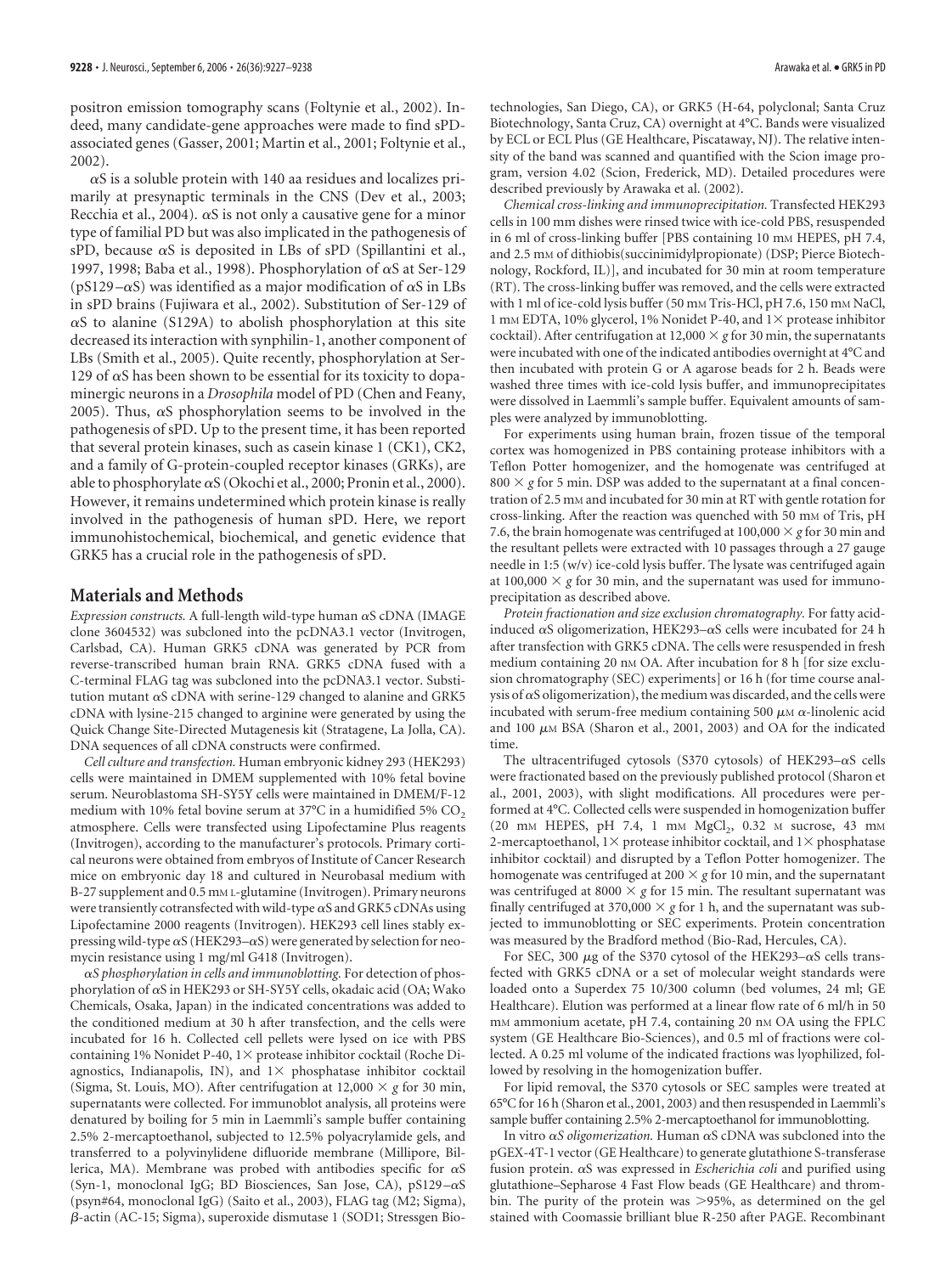**Table 1. Primary antibodies used for immunohistochemistry**

| Antibody <sup>a</sup>   | Isotype               | <b>Dilution</b> | Staining of<br>Lewy bodies |
|-------------------------|-----------------------|-----------------|----------------------------|
| GRK1 (H-160)            | Rabbit polyclonal IqG | 1:100           | No                         |
|                         |                       |                 |                            |
| GRK2 (C-15)             | Rabbit polyclonal IqG | 1:100           | No                         |
| GRK3 (E-15)             | Goat polyclonal IqG   | 1:100           | No                         |
| GRK4 (I-20)             | Rabbit polyclonal IqG | 1:100           | No                         |
| GRK5 (H-64)             | Rabbit polyclonal IqG | 1:100           | Yes                        |
| GRK6 (C-20)             | Rabbit polyclonal IqG | 1:100           | No                         |
| CK I $\alpha$ (C-19)    | Goat polyclonal IqG   | 1:100           | No                         |
| $CK IY1 (N-14)$         | Goat polyclonal IqG   | 1:30            | No                         |
| $CK I_{\gamma2}$ (C-20) | Goat polyclonal IqG   | 1:30            | No                         |
| CK I $\epsilon$ (H-60)  | Rabbit polyclonal IqG | 1:30            | No                         |
| $CK$ $1\delta$ (N-19)   | Goat polyclonal IqG   | 1:30            | No                         |
| CK II $\alpha$ (C-18)   | Goat polyclonal IqG   | 1:30            | No                         |
| CK II $\beta$ (FL-215)  | Rabbit polyclonal IqG | 1:30            | No                         |

*<sup>a</sup>* All antibodies were obtained from Santa Cruz Biotechnology.

 $\alpha$ S protein (5  $\mu$ M) was incubated with  $\alpha$ -linolenic acid (100  $\mu$ M) in PBS at 37°C for 16 h and then incubated with Lipidex 1000 (10% w/v; Sigma) at 37°C with rocking for 1 h. For the analysis of fatty acid–protein complexes, the reaction mixture was centrifuged at  $15,000 \times g$ , and the resultant pellet was collected. The pellet was boiled for 5 min in Laemmli's sample buffer, and the sample was analyzed by immunoblotting.

*Immunocytochemistry and immunohistochemistry*. HEK293-aS cells were grown on the four-chamber slides (Nalge Nunc, Rochester, NY) and were transiently transfected with either wild-type GRK5–FLAG or mutant GRK5–K215R–FLAG cDNA. Cells were fixed with PBS containing 4% paraformaldehyde at RT for 15 min, blocked with PBS containing 5% skim milk and 0.05% Triton X-100 for 1 h, and then incubated with a mixture of H-64 and either LB509 (monoclonal anti- $\alpha$ S antibody; Zymed Laboratories, South San Francisco, CA) or psyn#64 overnight at 4°C. After washing, cells were incubated with a mixture of Alexa 488 anti-mouse IgG (green) and Alexa 568 anti-rabbit IgG (red) (Invitrogen) for 1 h at 37°C. Images were acquired on an LSM 510 Meta laser-scanning confocal microscope (Zeiss, Jena, Germany).

For immunohistochemistry, formalin-fixed, paraffin-embedded tissue sections (6  $\mu$ m thickness) of the brain from six autopsied patients with sPD were deparaffinized. Tissue sections of the brains from patients with dementia with LBs (DLB) (three cases) and multiple system atrophy (MSA) (two cases) were also used for our immunohistochemical study. Some sections were heated in a citrate solution, pH 6.0, using a microwave oven for antigen retrieval. The sections were incubated with 1%  $H<sub>2</sub>O<sub>2</sub>$  in distilled water for 10 min to block intrinsic peroxidase activity and then with 5% normal goat serum in PBS containing 0.03% Triton X-100 for 30 min to block nonspecific binding sites. The sections were then incubated overnight at 4°C with polyclonal antibody against human GRK5 (H-64), monoclonal anti- $\alpha$ S antibody (LB509), or the polyclonal antibodies listed in Table 1 and then with appropriate biotinylated secondary antibodies, followed by incubation with avidin– biotin–peroxidase conjugate. Color was developed with 3,3-diaminobenzidine tetrahydrochloride, with or without nickel ammonium sulfate. To obtain a direct correlation between hematoxylin and eosin (H&E)-stained and immunostained LBs in the same preparations, some sections were first stained with H&E, photographed, and finally immunostained with anti-GRK5 (Kato et al., 1989). The specificity of the commercial antibodies against each one of the GRK and CK families (Table 1) was confirmed by using the lysates of HEK293 cells overexpressing the respective proteins, and the results are shown in supplemental Figure 1 (available at www. jneurosci.org as supplemental material).

*Electrophoretic mobility shift assays.* Nuclear extract was prepared from SH-SY5Y cells and stored in aliquots at  $-80^{\circ}$ C until use. Protein concentration was measured using the Bradford method. Double-stranded oligonucleotides specific for m24 T or C allele and m22.1 A or G allele were labeled with 5'-<sup>32</sup>P using T4 polynucleotide kinase. <sup>32</sup>P-labeled probes were incubated with nuclear extracts for 30 min at RT, and these were then separated by electrophoresis on a 5% nondenaturing polyacrylamide gel with 0.5-fold Tris-borate-EDTA running buffer. DNA–protein complexes were detected by autoradiography. For the supershift assays, nuclear extracts were preincubated with  $2 \mu$ g of antibodies against cAMP response element-binding protein 1 (CREB-1) (X-12), c-Jun (D), or c-Fos (K-25; Santa Cruz Biotechnology) for m24 and 10  $\mu$ g of antibody against Yin Yang-1 (YY1) (H414; Santa Cruz Biotechnology) for m22.1 for 10 min at 4°C before addition of 32P-labeled probes. Competition assays were conducted by adding 200- or 400-fold excess of nonlabeled probes.

*Luciferase assay.* Luciferase reporter plasmids were constructed by cloning single or three-tandem copies of DNA fragments that consist of the 21 nt bearing m24 or m22.1 in the center into the pGL3-promoter vector (Promega, Madison, WI) (supplemental Fig. 2, available at www. jneurosci.org as supplemental material). The inserted portions of all constructs were verified by sequencing. SH-SY5Y cells (8  $\times$  10 <sup>5</sup>) were transfected with 0.1  $\mu$ g of the reporter constructs and with 0.002  $\mu$ g of pRL-TK *Renilla* luciferase vector (Promega) with Lipofectamine Plus reagents. The *Renilla* luciferase vector served as an internal control for transfection efficiency. At 18 h after transfection, the cells were treated with or without 1 mm cAMP (Calbiochem, La Jolla, CA). After 6 h, the cells were harvested, and luciferase activity was measured with the Dual-Luciferase Reporter Assay System (Promega).

*Chromatin immunoprecipitation assay.* Chromatin immunoprecipitation (ChIP) was performed according to the manufacturer's protocols (Millipore). SH-SY5Y cells were fixed with 1% formaldehyde for 10 min at 37°C. Cells were sonicated on ice for generating soluble chromatin complexes with DNA fragment length  $\leq$ 2 kb. Samples containing the equivalent of 1  $\times$  10<sup>6</sup> cells were immunoprecipitated with 5  $\mu$ g of anti-CREB-1 antibody (C-21) or 5  $\mu$ g of anti-YY1 antibody (C-20; Santa Cruz Biotechnology). After removing proteins, DNA was amplified by PCR using the following primer sets: 5'-tgccggagttcgactggtcag-3' and 5'tagcagctcaatggctttgtc-3' for the DNA sequence including m24; 5'aaagcctcaaccttctaatcc-3' and 5'-tccttggaatttctgagtaata-3' for the DNA sequences including m22.1.

*Subjects.* Patients with sPD were collected through the Yamagata Study Group of PD, which surveyed all of the 782 hospitals and clinics located in the Yamagata prefecture, which has a population of 1.2 million (Kimura et al., 2002). A total of 1477 patients diagnosed as having PD were registered during the period of September and October, 2000, and of these, 963 patients were selected for additional critical evaluation for sPD. Diagnosis was made by experienced neurologists and/or neurosurgeons who gave careful interviews and medical and neurological examinations, and brain magnetic resonance imaging (MRI) was examined for all patients. Among these, DNA samples were obtained from 317 patients with written informed consent, and 286 patients whose age of onset was -50 years were enrolled in this study. We used the diagnostic criteria recommended by "Multicentric Research Study on the Skill and Indication of Surgical Therapy for PD," a research group supported by the Japanese government. In brief, sPD was defined as the presence of all of the following five items: (1) insidious onset after 20 years of age, (2) resting tremor of 4 – 6 Hz or cogwheel rigidity with akinesia or small-step gait, (3) apparent improvement of parkinsonism by L-dopa, a dopamine receptor agonist, or an anticholinergic agent, (4) no history of administration of drugs known to cause parkinsonism, and (5) exclusion of symptomatic parkinsonism, such as vascular parkinsonism, multiple system atrophy, progressive supranuclear palsy, or normal-pressure hydrocephalus. This careful sampling enabled acquisition of "clinically highquality" samples of sPD by exclusion of secondary parkinsonism as strictly as possible. Age (mean  $\pm$  SD) in PD patients at the time of examination was 71.3  $\pm$  7.3 years, and age (mean  $\pm$  SD) at the onset of PD was  $65.0 \pm 7.4$  years. The PD group consisted of 62.4% women and 37.6% men. This gender proportion corresponds to that in Japanese sPD patients. Quite different from European countries and the United States of America, a female preponderance of sPD has been observed in Japan (Kimura et al., 2002).

The control samples were obtained from residents of the same prefecture through a publically financed health examination for 60- and 70 year-olds. In addition to the routine medical examinations, all participants underwent neurological examinations and brain MRIs for exclusion of neurological diseases, including parkinsonism. DNA sam-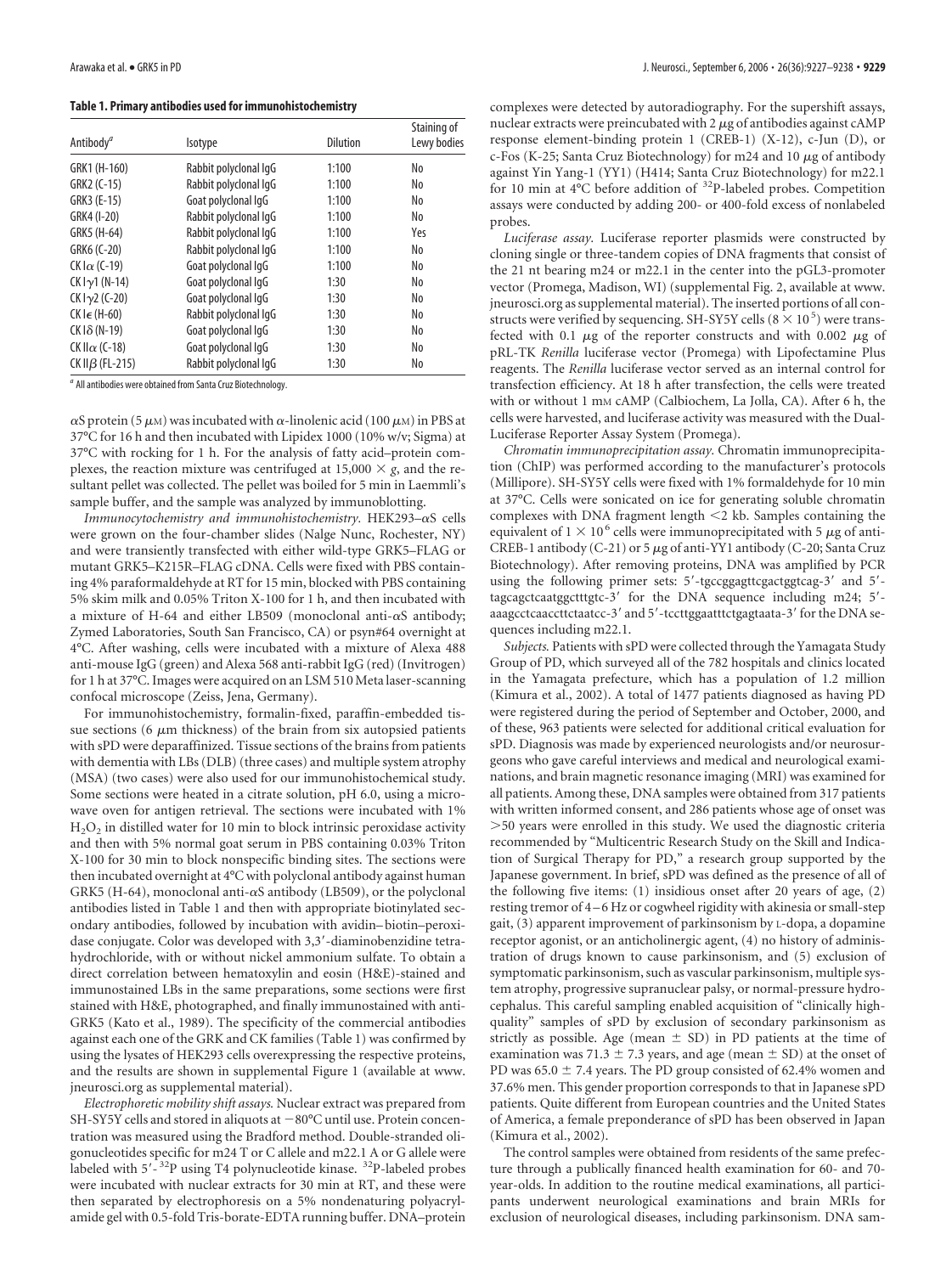*Single-nucleotide polymorphism genotyping.* Single-nucleotide polymorphisms (SNPs) were genotyped by the TaqMan assay (Livak, 1999). SNPs showing minor allele frequency  $<$  0.1 or a typing failure rate > 0.05 were omitted for our analysis. SNPs showing Hardy–Weinberg equilibrium  $p$  value  $\leq 0.05$  in the control samples were also omitted.

*Haplotype trend regression test.* We used a "sliding window approach" in the haplotype trend regression (HTR) test. HTR is the permutation-based haplotype assessment program for case– control association study using a linear multiple-regression model that was constructed with all inferred haplotype probabilities in each unrelated individual as the dependent variable and the phenotypic response (0 or 1) as the independent variable. Inference of haplotypes in HTR was performed by using an expectation maximization algorithm. Empirical *p* values of both overall and individual haplotype association tests were obtained by testing this regression model by a permutation procedure that randomly shuffled the affection status among individuals. The empirical *p* value was the proportion of times when shuffled data produced a value equal to or larger than the statistic of the original data set. In a sliding window approach, an SNP window with fixed numbers of contiguous SNPs shifts one marker at a time (Zaykin et al., 2002). A triangular matrix of pair-wise linkage disequilibriums (LDs) between scanned SNPs was calculated to confirm that each sliding block had an adequate degree of LD for haplotypic inference (Table 2).

*Evaluation of population stratification.* Overall genomic control  $\chi^2$  test was performed using 25 unlinked SNPs. This test revealed the absence of stratification ( $p = 0.919$ ).

#### **Results**

## **Immunohistochemical identification of GRK5 in LBs of sPD**

We performed immunohistochemical examination of sPD brains for detection of any protein kinase known to phosphorylate  $\alpha$ S (CK1, CK2, and a family of GRKs shown in Table 1). Among the kinases tested, positive staining was found only when anti-GRK5 antibody was used (Table 1). GRK5 accumulated in LBs in dopaminergic neurons of the substantia nigra and in neurons of the locus ceruleus (Fig. 1*A*,*B*,*E–G*). It was noted that GRK5 and  $\alpha$ S colocalized in LBs (Fig. 1*E–G*). Both anti- $\alpha$ S and anti-GRK5 antibodies bound

to pale bodies (Fig. 1*C*,*D*). Although the anti-GRK5 antibody did not bind to typical Lewy neurites in the neuropil, it bound to "filamentous" or "rod-like" structures in the neurites of nigral



Pair-wise LD coefficients (D') and the log likelihood ratio p values are shown. D'  $>$  0.3 and p  $<$  0.05 are shaded.



Figure 1. Anti-GRK5 antibody immunostains Lewy bodies in the brainstem of sPD patients. A, B, The same section of the locus ceruleusstained with H&E(*A*) and anti-GRK5(H-64)(*B*).*C*,*D*, Pale bodies inthe locus ceruleus(*C*, H&E;*D*, H-64) were also positive for GRK5 staining. *E–G*, Confocal microscopic images of Lewy body in a nigral neuron using H-64 (*E*) and anti- $\alpha$ S antibodies (LB509;*F*).Amerged image of*E*and*F*isshown in*G*.*H*, Filamentous orrod-likestructure inthesubstantia nigrastainedwithH-64. *I–K*, Confocal microscopic images of filamentous or rod-like structures in the substantia nigra using H-64 (*I*) and LB509 (*J*). A merged image of*I*and*J*isshown in *K*.*L*,*M*, No immunostaining for GRK5 was found in cortical-type Lewy bodies(*L*, LB509;*M*, H-64).*N–Q*, The immunostaining with H-64 (N, P) was completely abolished by the addition of recombinant human GRK5 to the primary antibody solution (*O*,*Q*).Theboxedareasin*N*and*O*areshownin*P*and*Q*,respectively.Thearrowsin*N*indicateLewybodies.*L–O*aretheserialsections,and the asterisks indicate the same blood vessels.  $L-Q$  are counterstained with neutral fast red. Scale bars, 20  $\mu$ m.

neurons in sPD brains (Fig. 1*H–K*). The immunostaining with the anti-GRK5 antibody was completely abolished by the addition of recombinant human GRK5 to the primary antibody solution (Fig. 1*N–Q*). None of the antibodies specific for CK1, CK2,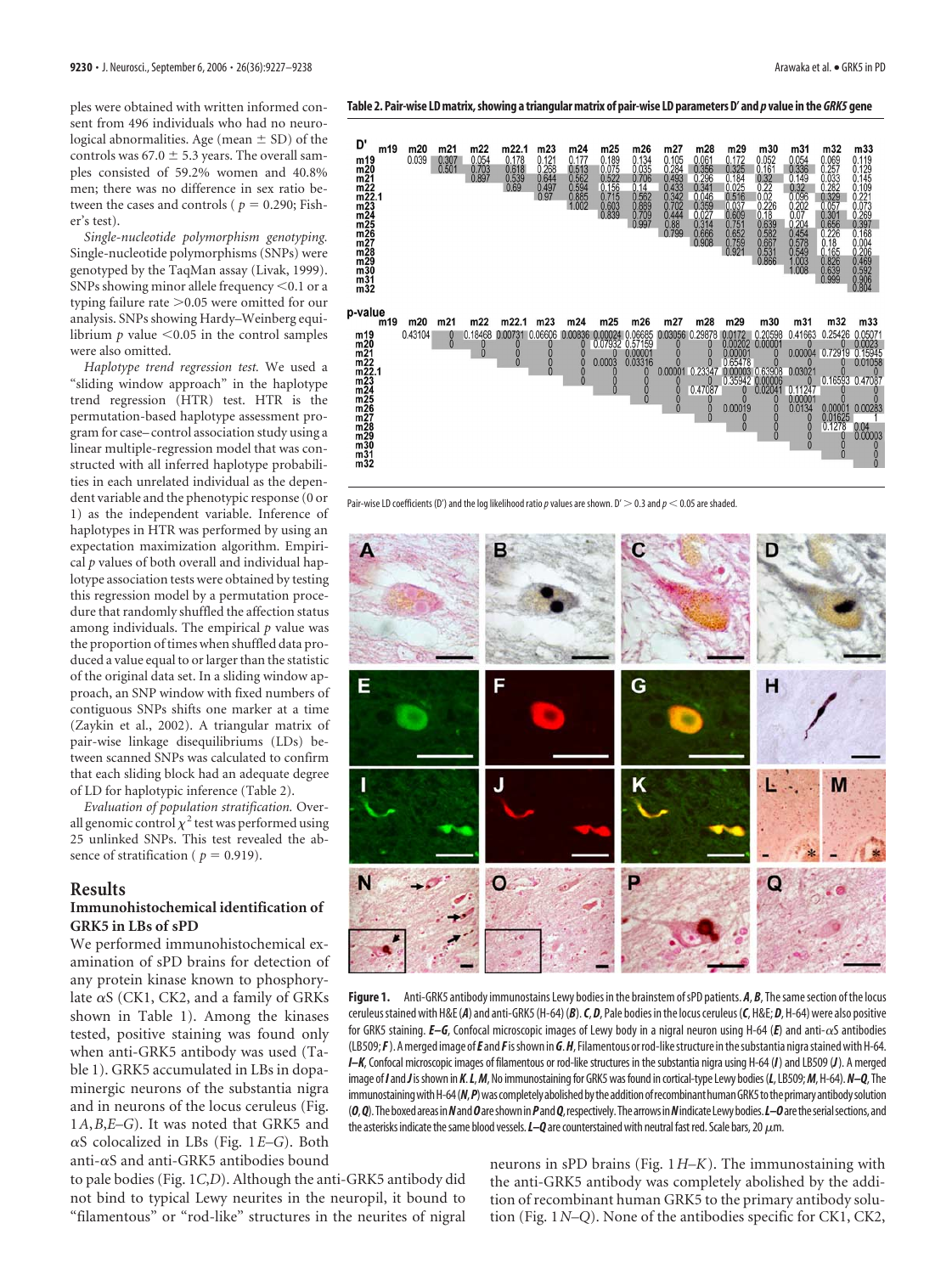GRK1, GRK2, GRK3, GRK4, or GRK6 bound to LBs, Lewy neurites, or pale bodies under the experimental conditions shown in Table 1. GRK5 was not detected in the cortical-type LBs of DLB (Fig.  $1L$ , $M$ ) nor in the  $\alpha$ S-positive glial cytoplasmic inclusions of MSA (data not shown). The accumulation of GRK5 distinctly in LBs and pale bodies of sPD brains suggested its specific role in the pathogenesis of sPD.

#### GRK5 phosphorylates  $\alpha$ S at Ser-129

Colocalization of GRK5 and  $\alpha$ S in LBs prompted us to investigate biochemical interaction between the two molecules. For this purpose, we established HEK293 cell lines stably expressing human wild-type  $\alpha$ S. These cells were transfected either with GRK5– FLAG cDNA or with an empty vector. Because  $pS129 - \alpha S$  is easily dephosphorylated (Fujiwara et al., 2002), we treated the cells with OA, a protein phosphatase 1 (PP1)/PP2A-specific inhibitor (Okochi et al., 2000). Immunoblot analysis of cell lysates showed that coexpression of  $\alpha S$  and GRK5 in HEK293– $\alpha S$  cells resulted in an increase in  $pS129 - \alpha S$ , which was detected by psyn#64 antibody to  $pS129 - \alpha S$  (Saito et al., 2003), in a manner dependent on the dose of OA (Fig. 2A, top). The level of  $pS129 - \alpha S$  also increased in a manner dependent on incubation time with OA (Fig. 2A, bottom). A faint signal of  $pS129 - \alpha S$  was observed in the cells transfected with empty vector at 24 h incubation with OA (Fig. 2*A*, bottom), suggesting that background phosphorylation of  $\alpha$ S occurred with endogenous undetermined kinase(s). When HEK293– $\alpha$ S cells were transfected with increasing doses of GRK5 cDNA, the amount of  $pS129 - \alpha S$  increased in parallel to that of GRK5 (Fig. 2*B*, top). To confirm the role of GRK5 in the phosphorylation of Ser-129 of  $\alpha$ S, we made substitution mutants at the phosphorylated site of  $\alpha S$  ( $\alpha S$ –S129A) and the catalytic site of GRK5 (GRK5–K215R). The mutant  $\alpha$ S–S129A was not phosphorylated by GRK5, whereas the catalytic inactive mutant, GRK5–K215R, failed to phosphorylate  $\alpha$ S (Fig. 2*B*, bottom). GRK5-catalyzed  $\alpha$ S phosphorylation was detected in neuroblastoma SH-SY5Y cells as well (data not shown).

To prove a physical association between GRK5 and  $\alpha$ S, we performed an immunoprecipitation study. HEK293 cells were transfected with  $\alpha$ S and GRK5–FLAG cDNAs. The cells were then treated with DSP, a membrane-permeable cross-linker. Cell lysates were incubated with anti- $\alpha$ S antibody, and immunoprecipitates were analyzed by SDS-PAGE and immunoblotting with anti-FLAG. As shown in Figure 2*C* (left), coprecipitation of GRK5 with  $\alpha$ S was detected only after treatment of the cells with DSP, suggesting a close, but weak or transient, association between the two molecules. To rule out the possibility that the use of DSP might have caused nonspecific protein–protein coupling, we examined whether GRK5 might be coimmunoprecipitated with endogenous and overexpressed SOD1, a ubiquitous cytosolic protein, in HEK293 cells. As shown in Figure 2*C* (middle), anti-SOD1 antibody failed to coimmunoprecipitate GRK5 in the presence of DSP. We further examined the interaction between GRK5 and  $\alpha$ S by using recombinant proteins in the cell-free system. The results showed that Ser-129 of the recombinant  $\alpha$ S was phosphorylated in the presence, but not in the absence, of recombinant GRK5, indicating the interaction between the two proteins (data not shown). Coprecipitation of endogenous GRK5 and  $\alpha$ S using anti- $\alpha$ S was also observed in human cerebral cortex tissue when the tissue was treated with DSP (Fig. 2*C*, right).

#### $\alpha$ S colocalizes with GRK5 at the plasma membrane

To confirm the association between GRK5 and  $\alpha$ S morphologically, HEK293- $\alpha$ S cells were transiently transfected with either



**Figure 2.** GRK5 phosphorylates  $\alpha$ S at Ser-129. *A*, Immunoblots (IB) using one of the antibodies for GRK5—FLAG (FLAG), total  $\alpha$ S (Syn-1), pS129— $\alpha$ S (psyn#64), and  $\beta$ -actin (AC-15). HEK293 $-\alpha$ S cells transfected with or without GRK5–FLAG cDNA were treated with OA at concentrations of 0, 5, 10, and 20 nm (top). They were incubated for 0, 6, 12, and 24 h in the presence of 20 nm OA in medium (bottom). In HEK293- $\alpha$ S cells expressing GRK5, pS129- $\alpha$ S was detected in OA dose- and incubation time-dependent manners. The levels of total  $\alpha$ S and actin were constant (top). **B**, Phosphorylation of  $\alpha$ S at Ser-129 through GRK5 enzymatic activity. Top, HEK293– $\alpha$ S cells were transfected with increasing amounts of GRK5–FLAG cDNA, and cell lysates were subjected to immunoblot analysis. Although the expression levels of total  $\alpha$ S were approximately equal, the pS129  $-\alpha$ S levels increased in parallel to the level of GRK5. Bottom, Immunoblotting of cell lysates expressing the combination of wild-type (Wt)  $\alpha$ S or  $\alpha$ S–S129A and wild-type GRK5 or GRK5–K215R. pS129  $-\alpha$ S was seen only in the cells expressing both wild-type GRK5 and wild-type  $\alpha$ S. The cells expressing either  $\alpha$ S–S129A and GRK5 or  $\alpha$ S and GRK5–K215R did not produce pS129 –  $\alpha$ S. C, Physical association of GRK5 with  $\alpha$ S in cultured cells and human brain tissue. A cross-linker, DSP, was used in all experiments. Left and middle, HEK293 cells were transfected with  $\alpha$ S and GRK5–FLAG cDNAs, and cell lysate was immunoprecipitated (IP) with control IgG, Syn-1, and anti-FLAG antibody (left). HEK293 cells were also transfected with SOD1–FLAG and GRK5–FLAG, and the cell lysates were immunoprecipitated with anti-SOD1 or anti-GRK5 (H-64) antibodies (middle). Immunoprecipitates were analyzed by immunoblotting with anti-FLAG antibody (top) or with anti-SOD1 antibody (bottom). Binding of GRK5 to  $\alpha$ S was detected (left), whereas nonspecific binding of GRK5 to endogenous/overexpressed SOD1 was not (left and middle). Right, Tissue extracts from human temporal cortex were immunoprecipitated with anti-FLAG (negative control), Syn-1, or anti-GRK5 (H-64), followed by immunoblotting with H-64. Binding of GRK5 and  $\alpha$ S was detected in the extracts.

wild-type GRK5 or GRK5–K215R and incubated in the presence or absence of OA. The cells were fixed and processed for direct immunofluorescence with polyclonal anti-GRK5 antibody and either monoclonal anti- $\alpha$ S antibody or monoclonal anti $p$ Ser129 $-\alpha$ S antibody. Examination of the cells by confocal mi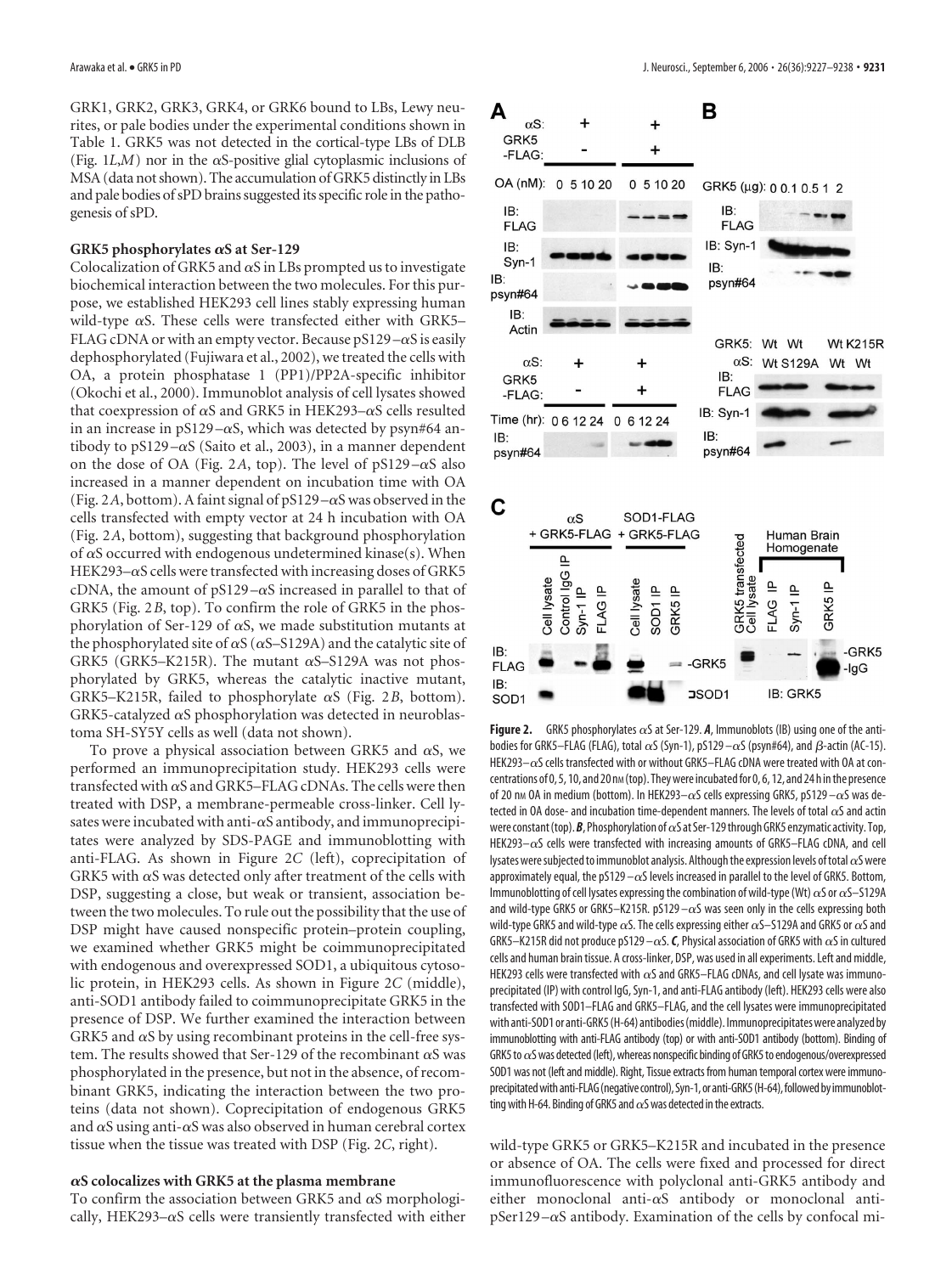croscopy revealed that the wild-type GRK5 localized predominantly in the area of plasma membrane and a little in the perikaryal area (Fig. 3*A*,*B*, top). The distribution of wild-type GRK5 was in agreement with previous reports (Pronin et al., 1998; Thiyagarajan et al., 2004).  $\alpha$ S localized mainly in the cytoplasm, but a portion of  $\alpha$ S colocalized with GRK5 in the area of the plasma membrane (Fig. 3*A*, top). In the cells expressing wild-type GRK5, phosphorylated  $\alpha$ S was distributed in the areas of perikarya and plasma membrane (Fig. 3*B*, top). In the cells expressing mutant GRK5–K215R, there was no fluorescence of pS129 $-\alpha$ S, although the intracellular distribution of GRK5–K215R was similar to that of wild-type GRK5 (Fig. 3*B*, bottom). Phosphorylation of  $\alpha S$  by GRK5 was also observed in double-transfected primary neurons from the cerebral cortex of fetal mice (Fig. 3*C*).

To observe possible changes in the distribution of  $pS129 - \alpha S$  in the cells with time, we performed a time course experiment: HEK293- $\alpha$ S cells were transiently transfected with GRK5 cDNA. At 24 h after transfection, these cells were incubated with OA for 0, 3, 6, 12, or 24 h, and fixed cells were immunostained with anti-GRK5 and anti-pSer129 $-\alpha$ S (psyn#64) antibodies. As shown in Figure 3D, pS129 $-\alpha$ S was first generated at the plasma membrane, at which GRK5 and  $\alpha$ S colocalized, and then gradually translocated to the perikaryal area. This finding was confirmed by fractionation of the homogenate of the HEK293- $\alpha$ S cells transiently transfected with GRK5 cDNA, followed by immunoblotting of the cytosol and membrane fractions. As shown in Figure 3*E* (left),  $pS129 - \alpha S$  became detectable in the cytosol 3–6 h after the addition of OA to the culture medium, and the amount of  $pS129 - \alpha S$  in the cytosol fraction gradually increased with time. At 12 h of OA incubation, pS129 $-\alpha$ S accumulated much more abundantly in the cytosol fraction than in the membrane fraction (Fig. 3*E*, right). The colocalization of GRK5 and  $\alpha$ S at the plasma membrane was compatible with the *in vitro* observation that phospholipids promote phosphorylation of recombinant  $\alpha$ S by GRK5 (Pronin et al., 2000).

## GRK5 promotes α-linolenic acidinduced oligomerization of  $\alpha$ S

 $\alpha$ S shares biophysical properties with a family of fatty acid-binding proteins (FABPs) (Sharon et al., 2001). Sharon et al. (2003) reported that the formation of highly soluble oligomers of  $\alpha S$  is induced



**Figure 3.**  $\alpha$ S colocalizes with GRK5 at the plasma membrane of HEK293 cells. *A*, *B*, HEK293– $\alpha$ S cells were transiently transfected with either wild-type GRK5–FLAG (top) or GRK5–K215R-FLAG (bottom) and incubated in the presence (*B*) or absence (*A*) of OA. Fixed cellswere processedfor direct immunofluorescencewith polyclonal anti-GRK5 antibody(H-64)(*A* and*B*,red channel) and either monoclonal anti- $\alpha$ S antibody (LB509; *A*, green channel) or monoclonal anti-pS129  $-\alpha$ S antibody (psyn#64; *B*, green channel). In HEK293– $\alpha$ S cells expressing GRK5,  $\alpha$ S and GRK5 colocalized in the area of the plasma membrane (*A*, top), and  $pS129 - \alpha S$  was distributed in the areas of the perikarya and plasma membrane ( $B$ , top). In the cells expressing mutant GRK5– K215R, there was no fluorescence of pS129- $\alpha$ S, although the distribution of GRK5–K215R was similar to that of wild-type GRK5 (B, bottom). Scale bars, 10  $\mu$ m. *C*, Phosphorylation of  $\alpha$ S by GRK5 in primary neurons from the cerebral cortex of fetal mice. The primary cortical neurons were cotransfected with wild-type  $\alpha$ S and GRK5 cDNAs, treated with 10 nm OA for 12 h, and immunostained with anti-pS129 $-\alpha$ S (psyn#64; left) and anti-GRK5 (H-64; middle) antibodies. A merged image is shown at right. Scale bar, 20  $\mu$ m. *D*, Translocation of pS129 –  $\alpha$ S catalyzed by GRK5. HEK293– $\alpha$ S cells were transiently transfected with wild-type GRK5-FLAG cDNA, and the cells were incubated with 20 nm OA for various time periods. Fixed cells were immunostained with anti-GRK5 (H-64; red) and anti-pS129  $-\alpha$ S (psyn#64; green) antibodies. After 3 h of incubation, pS129  $-\alpha$ S was detected in the area of the plasma membrane. With time,  $p5129 - \alpha S$  was gradually translocated from the plasma membrane to the perikaryal area. Scale bar, 10  $\mu$ m. *E*, Immunoblotting (IB) of the cytosol and membrane fractions of HEK293– $\alpha$ S cells transiently transfected with wild-type GRK5 cDNA. After incubation of the cells with 20 nm OA for various time periods, the cells were disrupted, and the homogenate was sequentially centrifuged at 800  $\times$  *q* for 10 min and at 100,000  $\times$  *q* for 30 min. The fractions were tested for the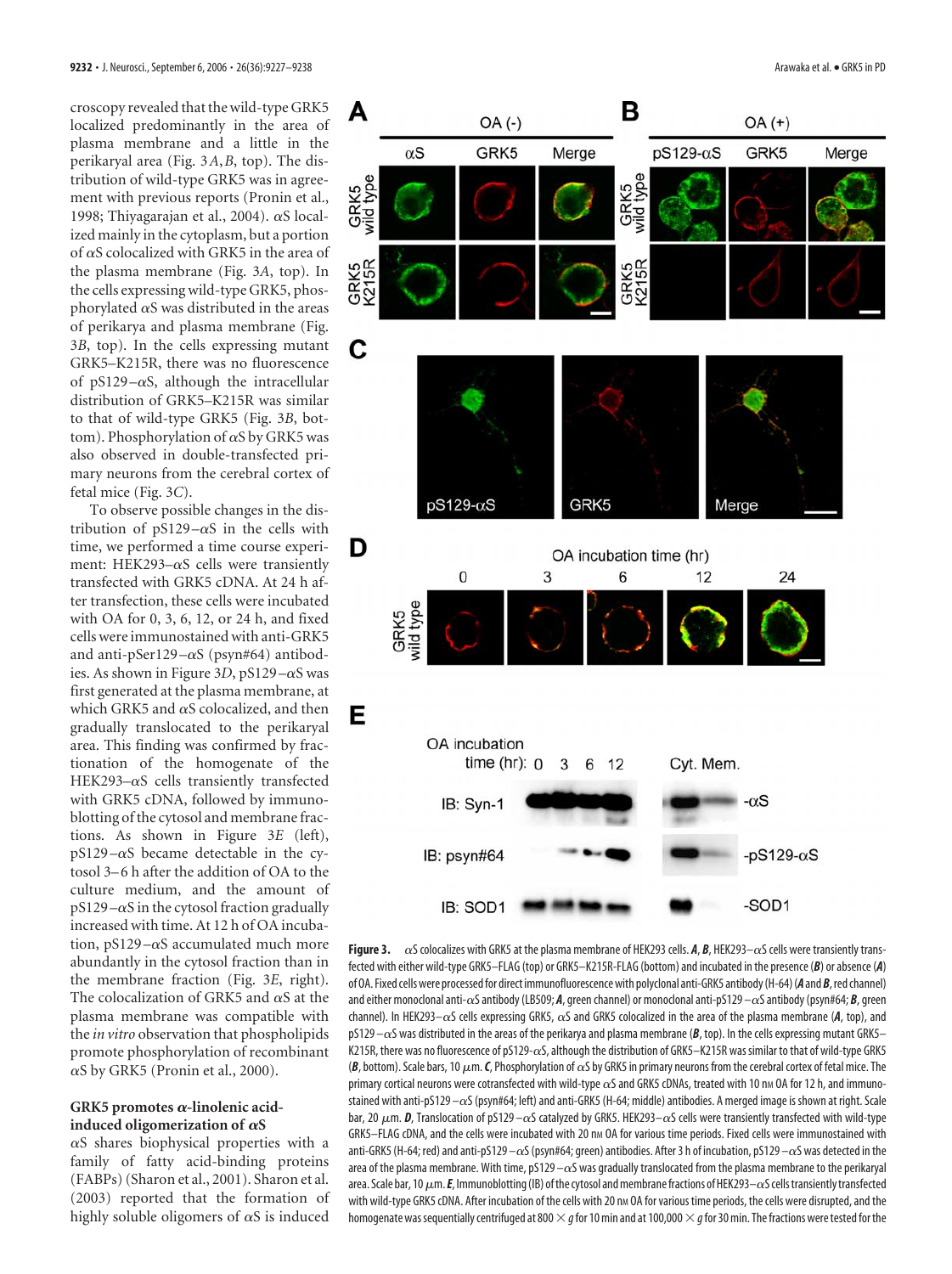by polyunsaturated fatty acids (PUFAs), and this process is known to be enhanced in the brains of  $\alpha$ S-transgenic mice and in human PD. Selkoe (2004) suggested that these oligomers may be a pathogenic species of  $\alpha S$  in PD.

Because the detection of SDS-stable, soluble  $\alpha$ S oligomers by immunoblotting requires delipidation procedures, we conducted heat treatment to remove lipids from  $\alpha$ S oligomers to make their bands detectable by anti- $\alpha$ S (Sharon et al., 2001, 2003). Highspeed (370,000  $\times$  g) soluble fraction from cell lysates was heat treated (65°C for 16 h) and subjected to immunoblot analysis (Sharon et al., 2001). In HEK293– $\alpha$ S cells, soluble oligomers of transfected  $\alpha$ S were formed in the presence of  $\alpha$ -linolenic acid (Fig. 4*A*, left and middle). OA, which was added in the culture medium to inhibit dephosphorylation of  $\alpha S$ , did not have any effect on the oligomerization of  $\alpha S$  by itself (Fig. 4A, left and middle). To test whether self-association of  $\alpha$ S occurs in the presence of PUFA, recombinant  $\alpha S$  was mixed with  $\alpha$ -linolenic acid and immunoblotted. As shown in Figure  $4A$  (right),  $\alpha S$  monomer, dimer, trimer, and tetramer were detected. To exclude the possibility that oligomerization of  $\alpha S$  might have been induced by heat treatment, the experiment using size exclusion chromatography was performed, in which fractionation was conducted under nondenatured conditions before heat treatment. A large amount of pS129 $-\alpha$ S oligomers was recovered in the fractions of high molecular weights (45–70 kDa) (Fig. 4*B*). The results suggested that the formation of  $\alpha S$  oligomers occurred in the living cells.

To explore the effect of GRK5 on the oligomerization of  $\alpha S$ , HEK293– $\alpha$ S cells with or without transfection of GRK5 cDNA were conditioned with  $\alpha$ -linolenic acid for 0, 3, 6, or 9 h. As shown in Figure 4*C* [left, chloramphenicol acetyltransferase (CAT)],  $\alpha$ -linolenic acid induced the formation of soluble  $\alpha S$ oligomers in a time-dependent manner. It was found that expression of GRK5 promoted the oligomerization of  $\alpha$ S (Fig. 4*C*, left, GRK5). The "smear pattern" in the background and the gelexcluded immunoreactive material were also seen at 9 h after incubation of HEK293- $\alpha$ S cells expressing GRK5 with -linolenic acid (Fig. 4*C*, left, GRK5). The smear pattern may represent aggregated  $\alpha S$  species that are partially SDS soluble. The gel-excluded material may be the species that are no longer SDS soluble. The levels of  $\alpha$ S dimers and oligomers ( $>$ 50 kDa) are significantly higher in GRK5-expressing cells than in CATexpressing cells. The relative ratios of the 37 kDa dimer to the 17 kDa monomer, determined by densitometry, were  $0.009 \pm 0.006$  in CAT-expressing cells and  $0.059 \pm 0.024$  in GRK5-expressing cells (mean  $\pm$  SD;  $p = 0.0246$ ) at 6 h after administration of  $\alpha$ -linolenic acid. The relative ratio of the  $>$  50 kDa oligomer to the monomer in CAT-expressing cells was  $0.058 \pm 0.026$ , whereas it was  $0.179 \pm 0.06$  in GRK5-expressing cells ( $p = 0.0326$ ; Student's *t* test). The  $\alpha S$  dimers and oligomers in GRK5-expressing cells contained a large amount of pS129 $-\alpha$ S, compared with control gene (CAT) expression (Fig. 4*C*, right). We also performed the experiments of  $\alpha$ S oligomerization by  $\alpha$ -linolenic acid in the absence or the presence of different concentrations of OA, and we found that the addition of OA increased oligomerization of  $\alpha$ S in a dose-dependent manner (supplemental Fig. 3, available at www.

 $\leftarrow$ 

jneurosci.org as supplemental material). Furthermore, the expression of the enzymatic-inactive mutant GRK5 (K215R), instead of wild-type GRK5, in the HEK293– $\alpha$ S cells failed to promote  $\alpha$ S oligomerization by  $\alpha$ -linolenic acid and OA (Fig. 4*D*).

## **Genetic association of the** *GRK5* **gene with sPD**

To examine whether GRK5 is associated with sPD, we conducted a haplotype-based association study for the *GRK5* gene using a clinically high-quality case– control setting (286 cases of sPD and 496 control subjects, all of whom were residents of Yamagata prefecture, Japan) (see Materials and Methods). An HTR analysis (Zaykin et al., 2002) detected a low empirical *p* value of 0.0002 (10,000 permutations) in a haplotype G-A-C in the m22-m23 m24 block of the *GRK5* gene (Fig. 5*A*,*B*). It should be noted that this *p* value was corrected by the number of estimated haplotypes because it was empirically determined by permutation test. Population stratification was not observed by overall  $\chi^2$  test (  $p =$ 0.919). The haplotype G-A-C was a low-frequency haplotype, which increased sPD risk twofold [9.3% in cases vs 5.1% in controls; odds ratio (OR) = 1.91; 95% confidence interval (CI) = 1.25–2.79] (Fig. 5*B*). The empirical *p* value for overall haplotype association test for m22-m23-m24 block was 0.0152. No nonsynonymous SNP in the *GRK5* gene was found in 31 individuals except for SNP m32 located in exon 9. Among 15 SNPs identified in our analysis of the *GRK5* gene, only a single SNP, m24, gave a marginal sign of association with sPD under the dominant model  $(p = 0.031; \text{OR} = 1.39; 95\% \text{ CI} = 1.04 - 1.86)$ . Genetic analysis for the variations of the other protein kinases known to phosphorylate  $\alpha S$  *in vitro* did not reveal any significant association with sPD (supplemental Table 1, available at www.jneurosci.org as supplemental material).

#### **The C allele of SNP m24 increases transcriptional activity**

Electrophoretic mobility shift assay (EMSA) and reporter assay were performed to identify functional SNPs around this at-risk haplotype G-A-C (m22-m23-m24). Because a cAMP-responsive element overlaps with m24 site, we investigated a DNA segment containing m24 C or T allele. Oligonucleotide probe derived from the C allele (m24C) had a higher affinity to a nuclear protein than the T allele (m24T) (Fig. 6*A*). Binding of CREB-1 was confirmed by a supershift assay using anti-CREB-1 antibody. Shifted bands were more intense in m24C than in m24T (Fig. 6*B*), indicating that CREB-1 binding to m24C was more tight than to m24T. Allelic effect on transcriptional activity was examined by luciferase reporter assay. In the presence of cAMP, C allele showed a 1.5-fold increase in luciferase expression in single-copy assays and a 9.7-fold increase in assays with three-concatenated copies, compared with T allele (Fig. 6*C*; supplemental Fig. 2, available at www.jneurosci.org as supplemental material). ChIP assay confirmed the binding of CREB-1 to the m24 region of the *GRK5* gene within intact SH-SY5Y cells (Fig. 6*D*).

## **Replication of the results of association using genotype data of two functional SNPs**

A search for functional SNPs using dbSNP (National Center for Biotechnology Information) and the TRANSFAC database identified a novel SNP, m22.1, which was located in intron 1 between m22 and m23 (Fig. 5*A*), as one of the candidates to make a potential allelic difference in *cis*-acting regulatory transcription factors. Additional investigation showed that this SNP comprised allelic difference in YY1 binding and transcriptional activity, in which YY1 bound to the A allele (Fig. 7*A*,*B*) and repressed its transcriptional activity, compared with the G allele (Fig. 7*C*; sup-

presence of pS129 –  $\alpha$ S by immunoblotting. In the presence of OA, the amount of pS129 –  $\alpha$ S in the cytosol fraction gradually increased with time, although the expression levels of the total  $\alpha S$ and SOD1 were constant (left). In the same preparation of cell homogenate at 12 h of OA incubation, the amount of pS129  $-\alpha$ S in the cytosol fraction (Cyt.) was much larger than that in the membrane fraction (Mem.; right). Abundant SOD1 was detectable in the cytosol fraction.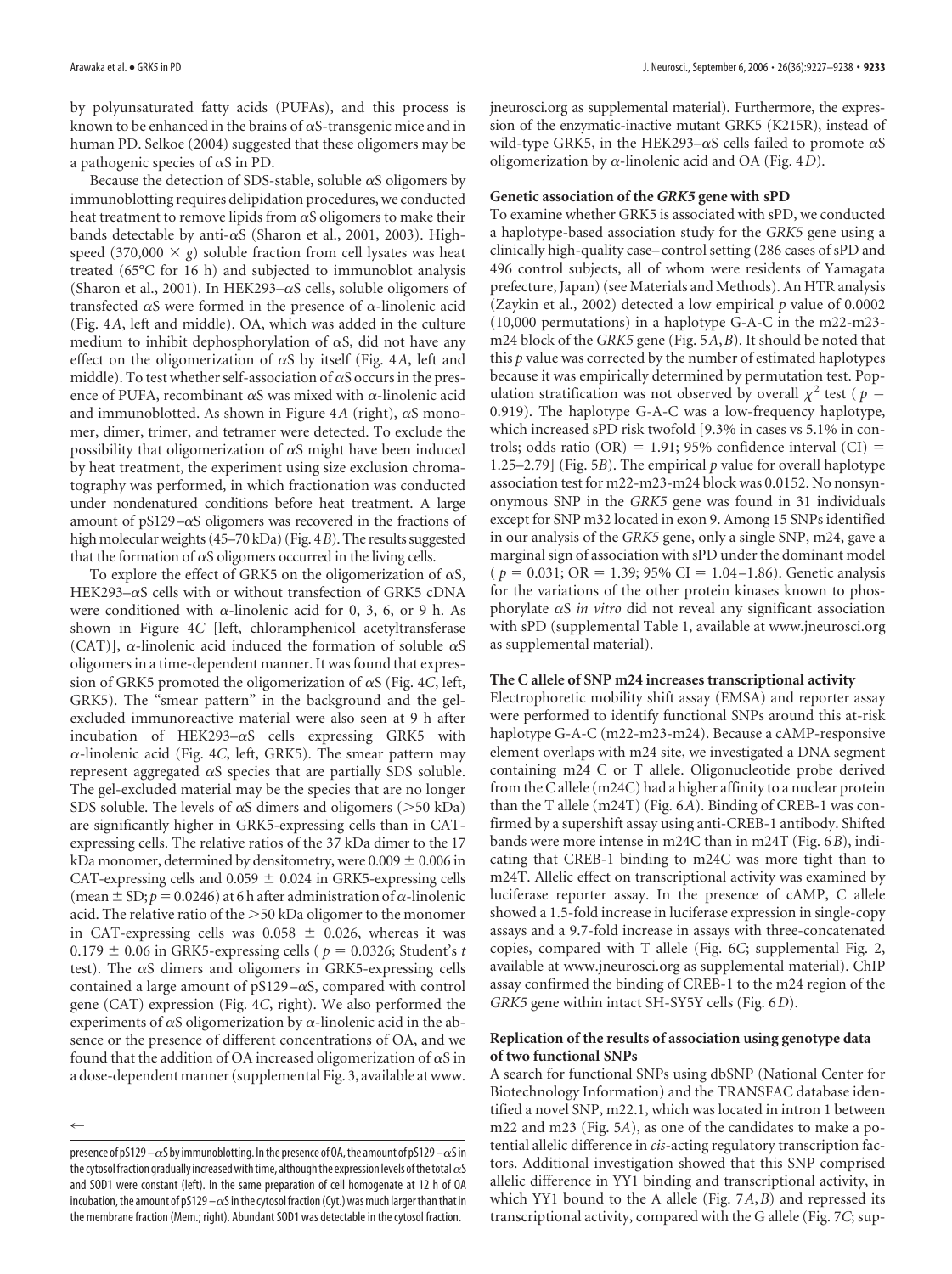

 $-16$ kDa IB: Syn-1 psyn#64

**Figure 4.** GRK5 promotes  $\alpha$ -linolenic acid-induced oligomerization of  $\alpha$ S. *A*, To test the effect of fatty acid (FA) on  $\alpha$ S oligomerization, HEK293– $\alpha$ S cells expressing GRK5–FLAG were preincubated with 20 nm OA for 8 h and then conditioned with or without  $\alpha$ -linolenic acid for 16 h along with OA. High-speed soluble cytosol fractions (30  $\mu$ g of protein) from cell lysates were heat treated (65°C for 16 h) to remove lipids before gel loading and were immunoblotted (IB) with Syn-1 (top left) or psyn#64 (top middle). For loading control, the same amounts of non-heat-treated samples were immunoblotted with anti-actin and anti-SOD1 antibodies (bottom left). As the molecular weight standards,  $\alpha$ S oligomers formed *in vitro* by the treatment of recombinant  $\alpha$ S (Rec.) with  $\alpha$ -linolenic acid (see Materials and Methods) are shown at right. **B**, High-speed soluble cytosol from cells expressing  $\alpha$ S and GRK5 was loaded onto a Superdex 75 column and eluted with ammonium acetate buffer. A large amount of pS129  $-\alpha$ S oligomers was eluted into the fractions of high molecular weights (45–70 kDa), indicating that the formation of pS129  $-\alpha$ S oligomers occurred under nondenatured conditions. Immunoblot-

plemental Fig. 2, available at www.jneurosci.org as supplemental material). ChIP assay confirmed the binding of YY1 to the m22.1 region of the *GRK5* gene within intact SH-SY5Y cells (Fig. 7*D*). To examine the effect of a combination of two SNPs on the expression of the reporter gene, we performed the experiments using the constructs with tandem repeats of m22.1 and m24 sequences and found that the increased activity of luciferase by m24C was suppressed by the addition of m22.1A (Fig. 7*E*; supplemental Fig. 2, available at www.jneurosci.org as supplemental material).

This SNP showed no allelic association with sPD in a single-SNP analysis. To test the possibility that allelic combination of the two functional SNPs, G at m22.1 and C at m24, is in the same at-risk haplotype, HTR analysis was performed for the haplotype blocks, including a newly found SNP, m22.1. The tests replicated the results of the haplotypic association shown above. An analysis of the m22.1-m23-m24 block revealed a low empirical *p* value of 0.0002 in 10,000 permutations for G-A-C haplotype (4.0% in cases and 1.2% in controls;  $OR = 3.45$ ; 95%  $CI = 1.67–6.86$ ) (Fig. 5*C*). The empirical overall *p* value for this block was 0.0053 (10,000 permutations). It should be noted that both overall and individual *p* values were obtained by a single HTR test but not by a sliding window approach. Furthermore, analysis of the m22 m22.1-m23-m24 block revealed a low empirical *p* value of 0 in 10,000 permutations for haplotype G-G-A-C (OR  $=$  3.94; 95%  $CI = 1.68 - 8.30$  (Fig. 5*D*). The empirical overall *p* value for this block was 0.0127 (10,000 permutations). As expected by these results, the SNP m22.1 was found to be in tight LD  $(D' = 0.89;$  $\Delta$  = 0.88) with m24 (Table 2). Each allele at m22.1 and m24 (G at m22.1 and C at m24) on the at-risk haplotypes (G-A-C in m22.1 m22-m23 and G-G-A-C in m22-m22.1-m23-m24) conferred higher transcription activity of the reporter gene (Figs. 6*C*, 7*C*).

To compare the contents of GRK5 protein in the brains, we performed Western blotting of the protein using the frontal cortex tissues from four autopsy cases of sPD, one case of DLB, and nine controls. No significant difference in the intensity of the GRK5 band was found between the sPD and control groups (supplemental Fig. 4, left, available at www.jneurosci.org as supplemental material). Next, we divided the samples into three groups on the basis of the genotypes of SNP m24 (T/T, C/T, and C/C). However, difference in the intensity of GRK5 protein was not statistically significant among the three groups (supplemental Fig. 4, middle, available at www.jneurosci.org as supplemental material). Differences in the expression of GRK5 in the three

 $\leftarrow$ 

ting was made with psyn#64 after heat treatment. **C**, HEK293– $\alpha$ S cells expressing either GRK5–FLAG or CAT were incubated with 20 nm OA for 16 h and conditioned with  $\alpha$ -linolenic acid for 0, 3, 6, and 9 h along with OA. High-speed soluble cytosol fractions (30  $\mu$ g of protein) from cell lysates were heat treated (65°C for 16 h) to remove lipids before gel loading and immunoblotted with Syn-1 (left) or psyn#64 (right). Although the levels of  $\alpha$ S monomers and oligomers dominantly containing nonphosphorylated species increased within 3 h in CAT-expressing cells,  $\alpha$ S containing phosphorylated species yielded more oligomers in GRK5-expressing cells at 9 h. The smear pattern in the background and the gel-excluded immunoreactive material, which seemed to represent aggregated  $\alpha$ S species, were also seen at 9 h after incubation of  $\alpha$ -linolenic acid in the presence of GRK5. For loading control, the same amounts of non-heattreated samples were immunoblotted with anti-actin and anti-SOD1 antibodies (bottom left). **D**, Expression of the enzymatic-inactive mutant GRK5 (K215R) in HEK293– $\alpha$ S cells, instead of wild-type (Wt) GRK5, failed to promote the oligomerization of  $\alpha$ S. The cells transfected with either wild-type GRK5 or GRK5 K215R cDNA were preincubated with 20 nm OA for 16 h and incubated for 8 h with  $\alpha$ -linolenic acid along with OA. The high-speed soluble cytosol fractions of the cells were analyzed by immunoblotting. Asterisks (*A–D*) indicate the interface of resolving/stacking gel, and the arrowheads  $(A, C, D)$  point to a nonspecific band ( $\sim$ 47 kDa) by Syn-1 antibody (Perrin et al., 2003).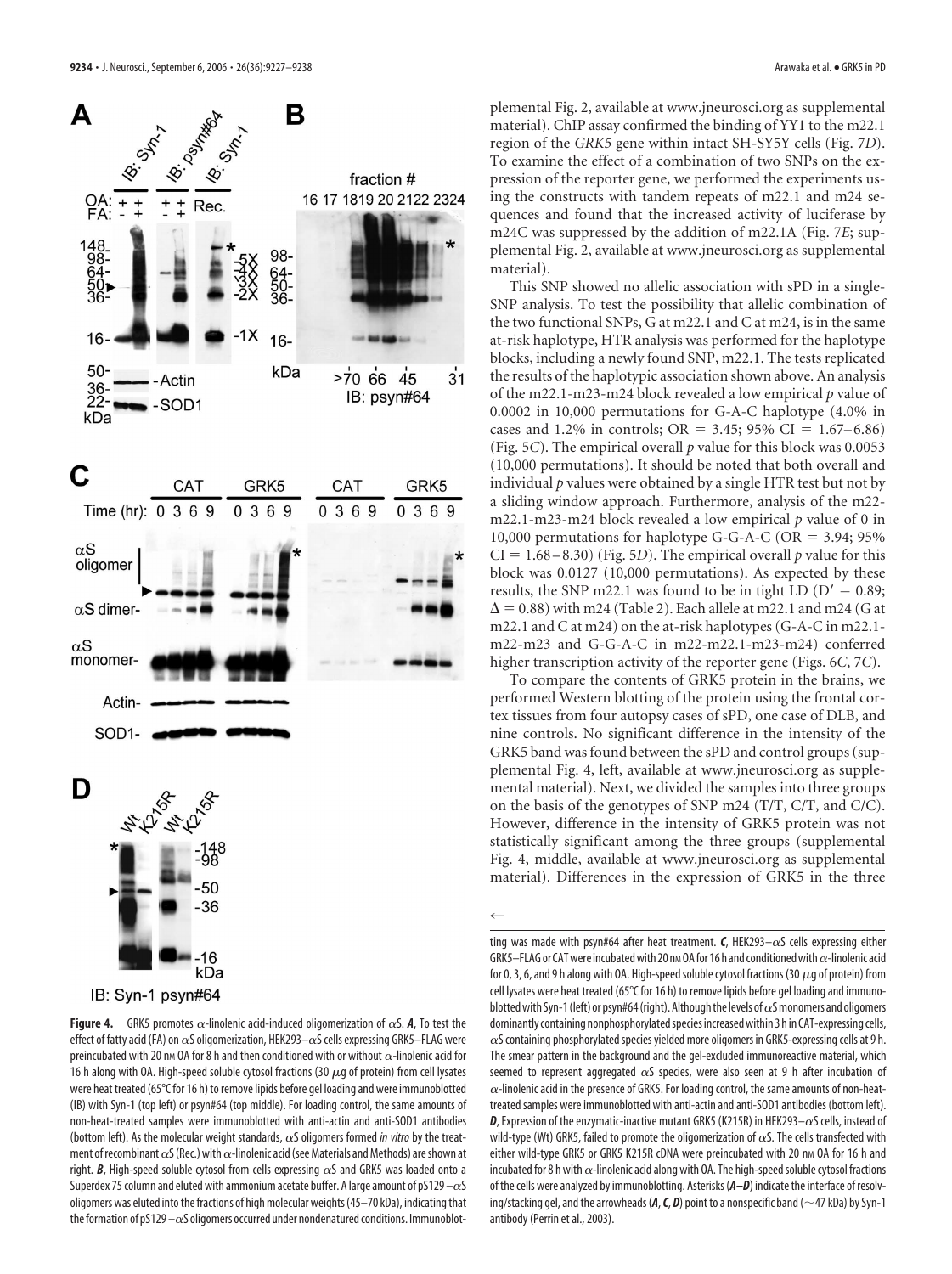

**Figure5.** Haplotype analysis oftheGRK5 gene.*A*,Names and positions of genotyped SNPs intheGRK5 gene(m19,rs10886424; m20, rs11198856; m21, rs1473799; m22, rs871196; m22.1, rs2420616; m23, rs7069375; m24, rs4752293; m25, rs884970; m26, rs291979; m27, rs2275036; m28, rs11198907; m29, rs3740564; m30, rs933048; m31, rs11198922; m32, rs12718341; m33, rs1999628). *B–D*, The results of HTR analysis in the m22-m23-m24 (*B*), m22.1-m23-m24 (*C*), and m22-m22.1-m23-m24 (*D*) blocks areshown.Haplotypesshowingsignificant empirical*p*value(10,000 permutations) areshown in bold. ORs were calculated by mean response values (case, 1; control, 0). Overall haplotype empirical*p*values (10,000 permutations) were 0.0152, 0.0053, and 0.0127 for the blocks m22-m23-m24, m22.1-m22-m24, and m22-m22.1-m23-m24, respectively.

genotypes of m22.1 (A/A, G/A, and G/G) were not significant either (supplemental Fig. 4, right, available at www.jneurosci.org as supplemental material). We need more samples to increase the power of statistical analysis. However, the possibility could not be excluded that the results of the frontal cortex may not reflect the changes of GRK5 in the substantia nigra of sPD patients.

# **Discussion**

In the present study, we demonstrated that GRK5 is accumulated in LBs in the brains of sPD patients and colocalized with  $\alpha$ S in the pathological structures of the substantia nigra (Fig. 1). However, GRK5 was not detected in the cortical-type LBs of DLB, nor in the glial cytoplasmic inclusions of MSA, which are known to contain phosphorylated  $\alpha S$  (Fujiwara et al., 2002). It appears that  $\alpha S$  in cortical neurons of DLB and glial cells of MSA is phosphorylated by protein kinase(s) other than GRK5. In the brain tissues and in

HEK293 cells transfected with GRK5 and  $\alpha$ S, GRK5 was closely associated with  $\alpha$ S (Fig. 2*C*). Pronin et al. (2000) reported biochemical evidence that GRK5 phosphorylates  $\alpha$ S at Ser-129. In the present study, we established the cell line stably expressing  $\alpha S$ and showed that phosphorylation of  $\alpha S$  at Ser-129 depends on the expression levels of GRK5 and its kinase activity (Fig. 2*B*). The phosphorylation occurred at the area of plasma membrane, at which GRK5 and  $\alpha$ S colocalized, and the phosphorylated  $\alpha$ S was translocated to the perikaryal area (Fig. 3). The translocation of  $pS129 - \alpha S$  from the plasma membrane to the perikaryal area was consistent with decreased affinity of  $pS129 - \alpha S$  for phospholipids (Pronin et al., 2000). Evidence was also obtained indicating that GRK5 promoted the formation of soluble oligomers and aggregates of  $\alpha S$  by phosphorylation of  $\alpha$ S (Fig. 4).

Formation and deposition of proteinaceous fibrillar aggregates, such as the amyloid  $\beta$ -protein in Alzheimer's disease, the prion protein in Creutzfeldt–Jacob disease, and the huntingtin protein in Huntington's disease, seem to be related to the pathogenesis of many neurodegenerative diseases.  $\alpha$ S seems to be such a protein in sPD. These proteinaceous fibrils are generated from the monomeric forms through the formation of intermediate species (Walsh and Selkoe, 2004). It has been shown that the intermediate species bind to synthetic phospholipid vesicles with high affinity and transiently permeabilize the vesicles (Volles et al., 2001), and the intermediate species were thought to be more cytotoxic than the mature fibrils (Bucciantini et al., 2002; Volles and Lansbury, 2003; Walsh and Selkoe, 2004). Soluble forms of  $\alpha S$  were also identified, which are described as "soluble protein complexes" (Xu et al., 2002) and "soluble oligomers" (Sharon et al., 2003; Walsh and Selkoe, 2004) based on their biochemical features. Because of a motif at the N and C

termini of  $\alpha$ S that is homologous to an FABP signature and its actual binding to fatty acids,  $\alpha S$  was regarded as a brain-type FABP (Sharon et al., 2001). The addition of fatty acids, especially PUFAs, to culture medium of the cells overexpressing  $\alpha S$  promotes the formation of soluble  $\alpha S$  oligomers (Sharon et al., 2003). In the  $\alpha$ S-transgenic mice, an increased amount of soluble oligomers was observed in the brains of the old mice, and these soluble oligomers seem to ultimately convert to highly insoluble aggregates and mature fibrils (Sharon et al., 2003; Walsh and Selkoe, 2004). Accumulation of soluble oligomers was also observed in human PD brains (Sharon et al., 2003). In the present study, we found that phosphorylation of  $\alpha S$  by GRK5 promoted the formation of soluble oligomers and aggregates of  $\alpha S$  in the presence of  $\alpha$ -linolenic acid, a PUFA. We suspect that such biochemical processes are involved in the formation and deposition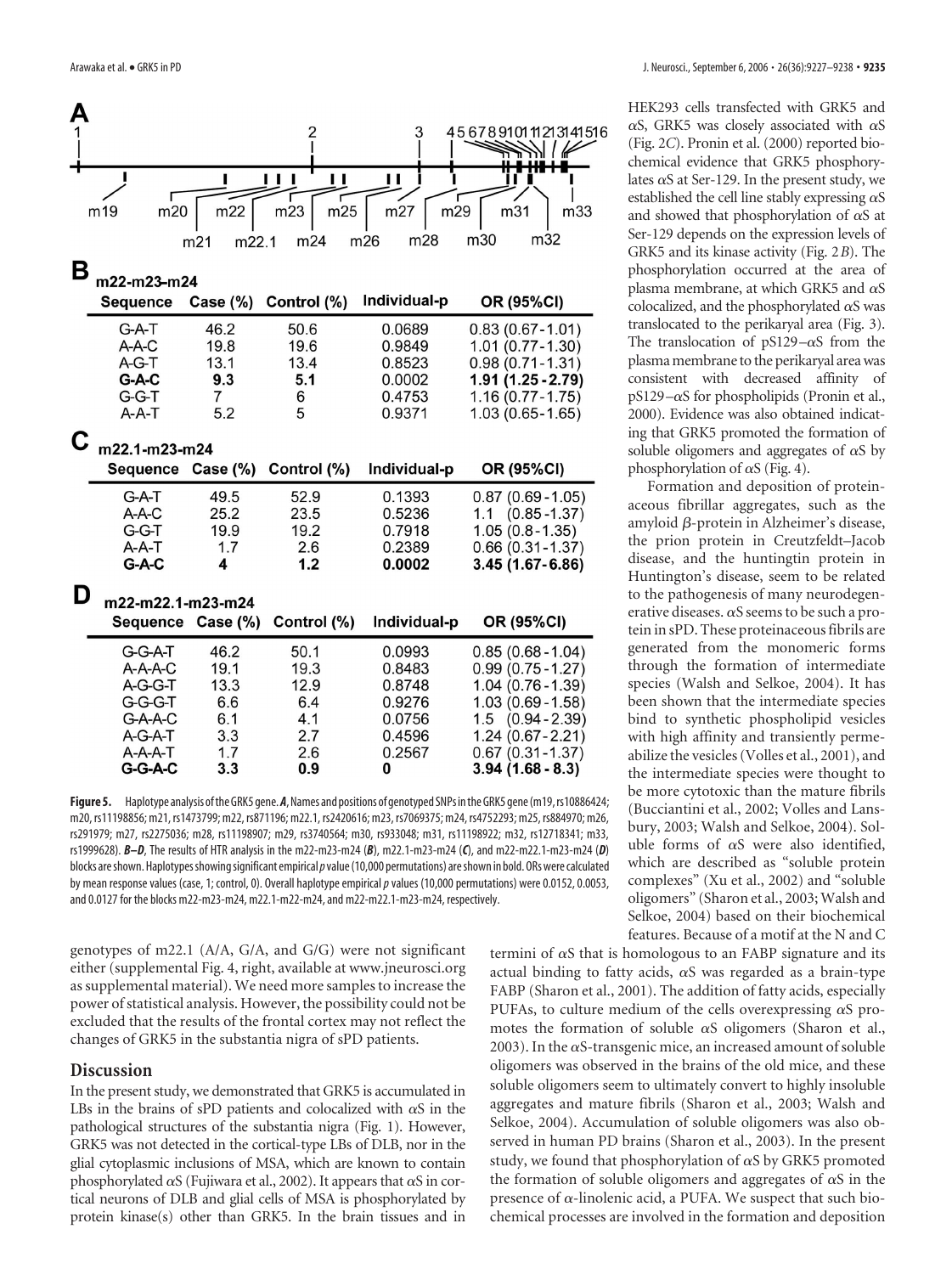



Control IgG No antibody

Anti-CREB-

Input

of proteinaceous aggregates in sPD. However, the significance of this process in the pathogenesis of sPD remains unknown. It is possible that  $\alpha S$  aggregates detected in sPD brains may be formed at a later stage of neurodegeneration.





**Figure 7.** Allelic difference in SNP m22.1 (A/G). *A*, Left, EMSA. Double-stranded oligonucleotide with the sequence of SNP m22.1 A allele (m22.1A, 5'taaactcagatAtggcttcaggg; lanes 1-3) or m22.1 G allele (m22.1G, 5' taaactcagatGtggcttcaggg; lanes 4-6) was <sup>32</sup>P labeled and incubated with nuclear extract from SH-SY5Y cells with (lanes 2, 3, 5, 6) or without (lanes 1, 4) 400-fold excess of nonlabeled competitors. Shift bands (single and double arrowheads) were seen in m22.1A (lanes 1–3) but not in m22.1G (lanes 4, 5). The intensity of shift bands was diminished by addition of competitor m22.1A (lane 2) but not by m22.1G (lane 3), suggesting the binding of nuclear protein(s) to m22.1A. The asterisks indicate nonspecific shifted bands. Right, Competition assays using oligonucleotide with YY1-binding motif. 32P-labeled m22.1A oligonucleotide (5'taaactcagat**Atgg**cttcaggg), which contained a core consensus sequence of YY1-binding site, was incubated with nuclear extract from SH-SY5Y cells with (lanes 2-6) or without (lane 1) 400-fold excess of nonlabeled competitors. The shift band (double arrowhead) was markedly abolished by addition of nonlabeled representative YY1-binding consensus sequence (YY1co; 5' cagccgccaagatggccggggag; lane 5) but not by nonlabeled mutated YY1binding consensus sequence (YY1mu; 5' cagccgccaagataatcgcggag; lane 6) or by nonlabeled mutated m22.1A (m22.1Amu, 5' taaactcagatAcaccttcaggg; lane 3). B, Supershift assay. m22.1A (lanes 1, 2), m22.1Amu (lanes 3, 4), m22.1G (lanes 5, 6), YY1co (lanes 7, 8), or YY1mu (lanes 9, 10) oligonucleotide labeled with  $32P$  was incubated with nuclear extract from SH-SY5Y cells with (lanes 2, 4, 6, 8, 10) or without (lanes 1, 3, 5, 7, 9) antibody against YY1. The shift band (double arrowhead) was produced bym22.1A(lane 1) or YY1co(lane 7) oligonucleotide labeled with  $32P$ ; this band was markedly abolished by the antibody (lanes 2, 8), suggesting the binding of YY1 to m22.1A as well as YY1co.*C*, Luciferase assay. Single- or three-concatenated oligonucleotide withm22.1A orm22.1G was inserted into pGL-3 promoter vector(supplemental Fig. 2, available at www.jneurosci.org as supplemental material), and relative luciferase activity (RLA) was assayed. m22.1A  $\times$  3 showed a 42% decrease in RLA compared with m22.1G  $\times$  3 (\*\* $p$   $<$ 0.0001), indicating a repressed transcriptional activity by YY1. *D*, ChIP assay. DNA–protein complexes were immunoprecipitated with either unrelated antibody (lane 1) or anti-YY1 antibody (lanes 2, 3). Lanes 2 and 3 show the binding of YY1 to the m22.1 region of the GRK5 gene within intact SH-SY5Y cells. Lane 4 shows input DNA. Experiments were done in duplicate.*E*, A combination effect of two SNPs (supplemental Fig. 2, available at www.jneurosci.org as supplemental material) on the expression of the reporter gene, showing that the increased activity of luciferase by m24C  $\times$  3 was suppressed by the addition of m22.1A  $\times$  3 (\*\* $p$  < 0.0001). Experiments were performed in triplicate.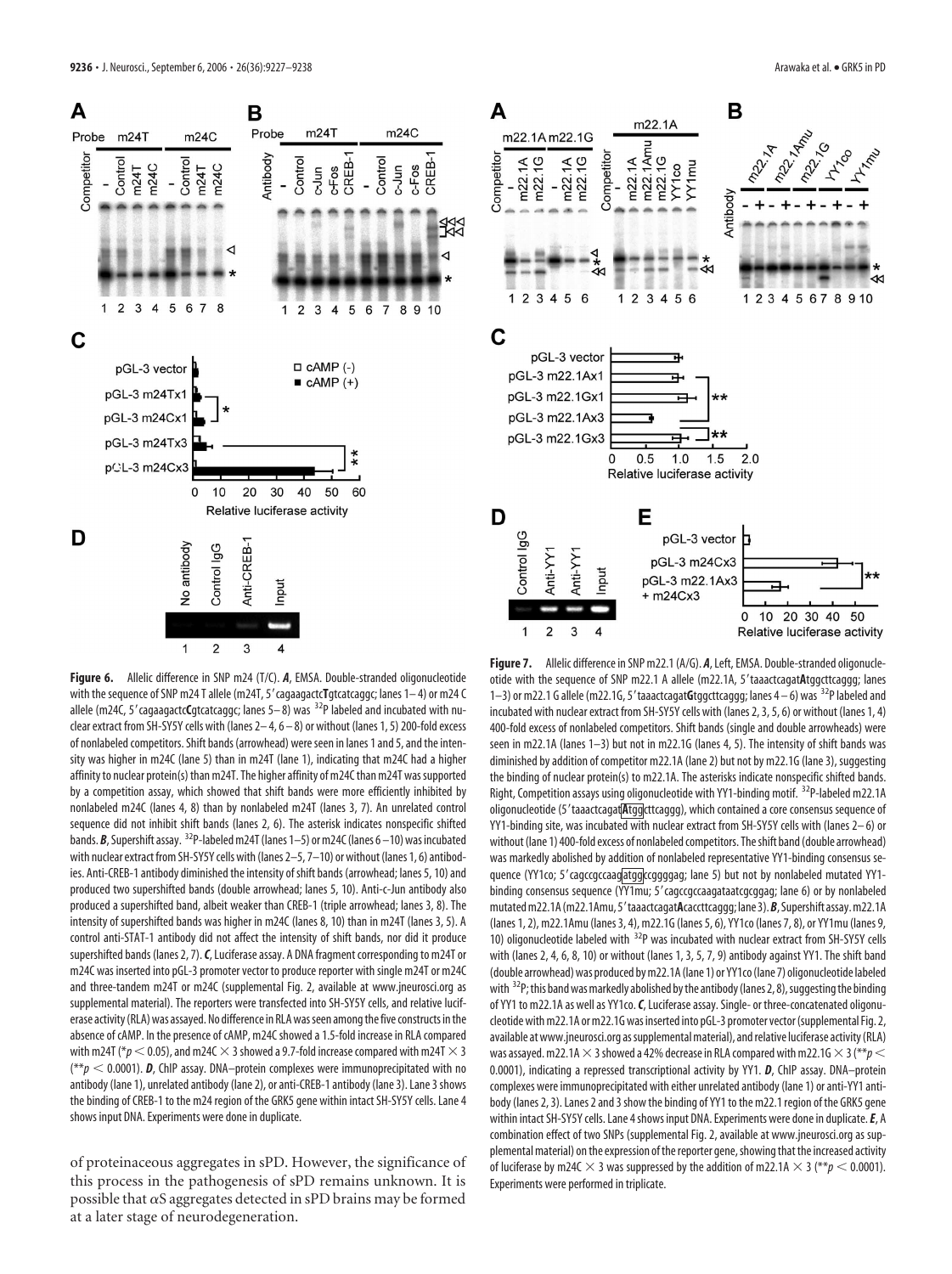Previous studies suggested neurotoxicity of high-molecularweight species of  $\alpha S$ , such as soluble oligomers and intermediate/ prefibrillar species (Dawson and Dawson, 2003; Walsh and Selkoe, 2004). Quite recently, Chen and Feany (2005) reported definitive evidence in the *Drosophila* model of PD that phosphorylation at Ser-129 of  $\alpha$ S is essential for its toxicity to dopaminergic neurons and that overexpression of *Drosophila* GRK2 increases phosphorylation of  $\alpha S$  at Ser-129 and enhances  $\alpha S$ neurotoxicity. In our study, no genetic association was found between GRK2 and sPD (supplemental Table 1, available at www. jneurosci.org as supplemental material), and GRK2 was not detectable in LBs of sPD brains (Table 1). Alternatively, we found that GRK5 colocalized with  $\alpha S$  both in double-transfected cells and in LBs of sPD and that a haplotype of SNPs in the *GRK5* gene was associated with susceptibility to sPD. In our more recent studies, which will be published separately, we observed that cooverexpression of human  $\alpha S$  and wild-type GRK5 to dopaminergic neurons in *C. elegans* resulted in phosphorylation of  $\alpha$ S and produced a noxious effect on dopaminergic neurons, the function of which was evaluated by "food-sensing behavior assay (bending assay)." Overexpression of either human  $\alpha$ S or GRK5 alone, or co-overexpression of human  $\alpha$ S and catalytic-inactive GRK5 (GRK5–K215R) failed to induce such a noxious effect on dopaminergic neurons in *C. elegans* (C.-H. Ren, T. Kuwahara, S. Koyama, S. Arawaka, S. Mitani, T. Kato, and T. Iwatsubo, unpublished observations). These observations strongly support the hypothesis that  $\alpha$ S phosphorylated by GRK5 has a toxic effect on the dopaminergic neurons.

To connect GRK5 to an sPD phenotype, we performed an association study of sPD patients and found that a haplotype G-A-C in the m22-m23-m24 block of the *GRK5* gene was associated with susceptibility to sPD. Moreover, within the genomic region of this haplotype block, we identified two functional SNPs, m22.1 and m24, in introns 1 and 2 of the *GRK5* gene. Additional haplotype analysis demonstrated that a combination of these alleles (G at m22.1 and C at m24) on the same chromosome increased the sPD risk. We calculated the exact empirical *p* value by permutation procedures. This procedure created the null distribution of *p* values of simulated data sets by random labeling of affection status in all of the samples. Consequently, both individual and overall *p* values described in this article are corrected for the number of estimated haplotypes in each block. Multiple testing for the number of tests in a sliding approach might be necessary. However, because tests of overlapping windows are not independent from each other, simple Bonferroni's correction using the number of sliding tests is inappropriate for this statistical analysis. However, it should be noted that the empirical *p* value of the at-risk haplotype in a sliding window approach (m22-m23 m24 block) have survived a conservative Bonferroni's correction, which uses the exact number of sliding windows, 13 (a corrected *p* value was 0.0026). Confirmation of genetic association in an independent population will further strengthen our finding.

In the gel-shift assays, an allelic difference of m22.1 (A/G) and m24 (T/C) in the affinity for nuclear protein(s) was observed (Figs. 6*A*, 7*A*). The supershift assays demonstrated that m22.1 and m24 sequences bound to YY1 and CREB-1, respectively (Figs. 6*B*, 7*B*). ChIP assays also confirmed the binding of YY1 and CREB-1 to the endogenous DNA sequences of m22.1 and m24, respectively, of the*GRK5* gene in SH-SY5Y cells (Figs. 6*D*, 7*D*). In the luciferase assays, the m24 C allele on the at-risk haplotype did increase the transcriptional activity of the reporter gene when the cells were stimulated with cAMP (Fig. 6*C*). In the absence of cAMP, however, the m24 C allele did not affect the transcription

of the gene (Fig. 6*C*). In m22.1, the G allele on the at-risk haplotype had no apparent effect on the transcriptional activity compared with the control, whereas the A allele suppressed its activity (Fig. 7*C*). The A allele of m22.1 also diminished the enhanced transcriptional activity by the m24 C allele in the presence of cAMP (Fig. 7*E*), suggesting that the function of m22.1 is a modulator of m24. The results of the luciferase assays suggest that the functional SNPs of the *GRK5* gene exert the effect on GRK5 transcription by internal and/or external stimuli that activate the cAMP pathway. Such stimuli might induce a repeated, transient increase of GRK5 expression in nigral dopaminergic neurons, which phosphorylates  $\alpha S$  to cause accumulation of oligomerized  $\alpha$ S. Lack of a significant difference in the "steady-state" expression level of GRK5 protein in the absence of any specific stimulus in the postmortem tissues of the frontal cortex between sPD patients and controls (supplemental Fig. 4, available at www.jneurosci.org as supplemental material) does not necessarily exclude a possible contribution of GRK5 to the pathogenesis of sPD.

It should be noted that only a minor subgroup (9.3%) of sPD patients had the at-risk haplotype of the*GRK5* gene and therefore that this genetic polymorphism cannot fully explain the pathogenesis in the majority of sPD patients. In fact, intense immunostaining of phosphorylated  $\alpha S$  in LBs was observed in all six cases of sPD examined, but all of the cases, including those with intense GRK5 immunostaining in LBs, had no at-risk haplotype of the *GRK5* gene (all six cases had the m24T/T homozygote). The results suggest that an increase in phosphorylated  $\alpha$ S in nigral dopaminergic neurons and GRK5 accumulation in LBs could occur in the sPD patients who do not have the at-risk haplotype of the *GRK5* gene. Among the protein kinases that are known to phosphorylate  $\alpha$ S, such as those in CK and GRK families, however, only GRK5 was detected in LBs of sPD patients (Table 1). Genetic analysis did not support that the kinases, other than GRK5, are involved in the pathogenesis of sPD (supplemental Table 1, available at www.jneurosci.org as supplemental material). One may speculate that the accumulation of GRK5 in LBs could be induced by several different mechanisms and that the polymorphism of the *GRK5* gene represents one of these factors.

Because phosphorylation seems to be a common mechanism controlling the neurotoxicity of aggregation-prone proteins in some neurodegenerative diseases, it is crucial to identify pathophysiologically relevant protein kinases and/or phosphatases for focusing on therapeutic targets of these diseases. One may expect that GRK5 is one of the promising targets for the development of a novel drug therapy for sPD.

#### **References**

- Arawaka S, Hasegawa H, Tandon A, Janus C, Chen F, Yu G, Kikuchi K, Koyama S, Kato T, Fraser PE, St George-Hyslop P (2002) The levels of mature glycosylated nicastrin are regulated and correlate with gammasecretase processing of amyloid beta-precursor protein. J Neurochem 83:1065–1071.
- Baba M, Nakajo S, Tu PH, Tomita T, Nakaya K, Lee VM, Trojanowski JQ, Iwatsubo T (1998) Aggregation of alpha-synuclein in Lewy bodies of sporadic Parkinson's disease and dementia with Lewy bodies. Am J Pathol 152:879 –884.
- Bucciantini M, Giannoni E, Chiti F, Baroni F, Formigli L, Zurdo J, Taddei N, Ramponi G, Dobson CM, Stefani M (2002) Inherent toxicity of aggregates implies a common mechanism for protein misfolding diseases. Nature 416:507–511.
- Chen L, Feany MB (2005) Alpha-synuclein phosphorylation controls neurotoxicity and inclusion formation in a *Drosophila* model of Parkinson disease. Nat Neurosci 8:657–663.